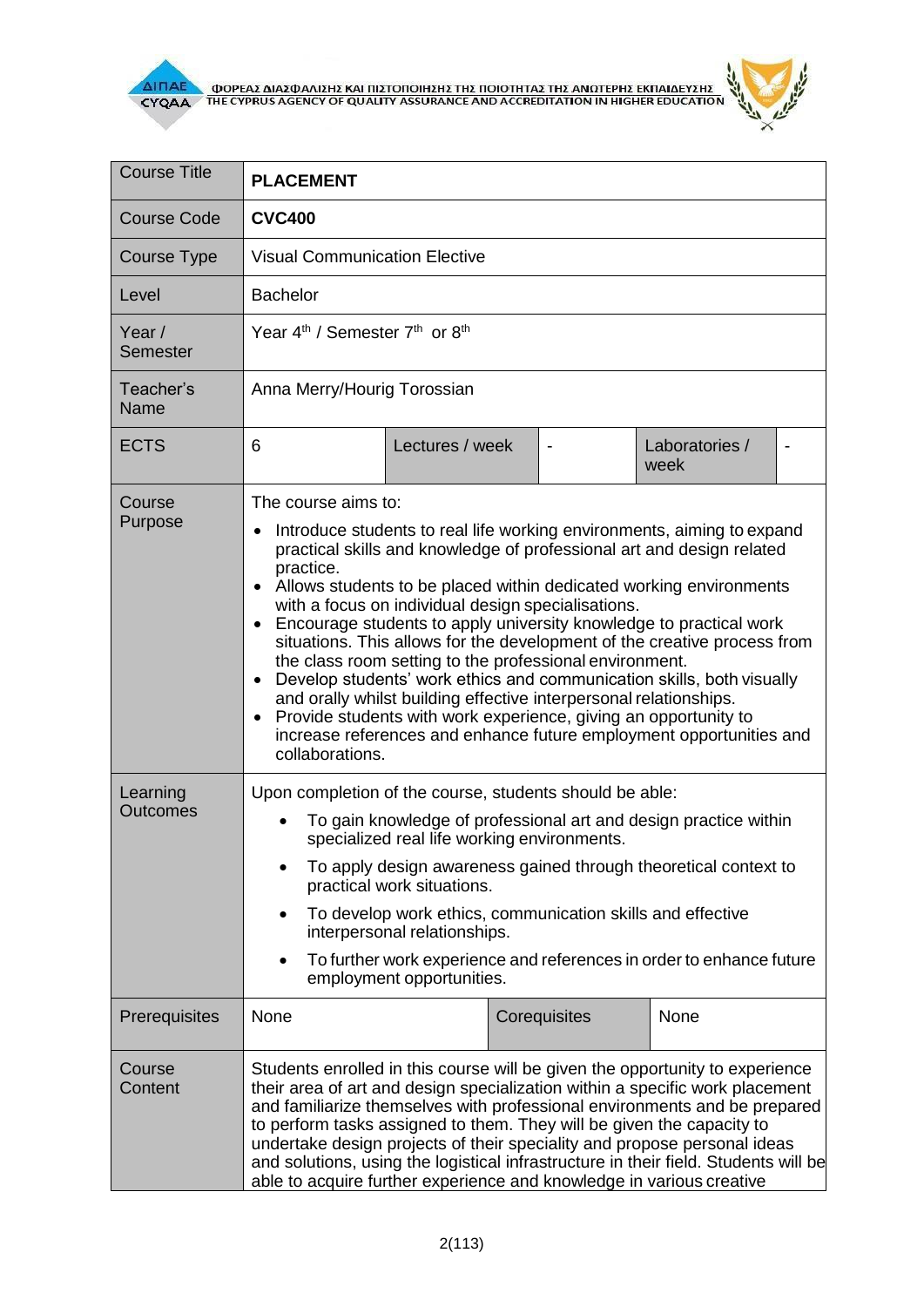

 $\overline{\Delta}$ INAE OOPEAE AIAE DANIEHE KAI NIETONOIHEHE THE NOIOTHTAE THE ANOTEPHE EKNAIAEYEHE



| processes. Active participation is fostered in the weekly organization,<br>coordination and execution in the work space that hosts each individual<br>student Furthermore, communication with customers is examined and<br>presentation methods and cooperative skills necessary to carry out design<br>assignments are practiced, for example within craft and manufacturing<br>industries, print shops, carpenters, workshops, etc. Students are able to<br>research and cost materials as well as gain practice in budgeting<br>implementation of a proposal. The importance of performing assignments<br>within specific timetables is highlighted while students come in contact with<br>real-life project demands and the actual needs and capabilities of<br>customers. |
|--------------------------------------------------------------------------------------------------------------------------------------------------------------------------------------------------------------------------------------------------------------------------------------------------------------------------------------------------------------------------------------------------------------------------------------------------------------------------------------------------------------------------------------------------------------------------------------------------------------------------------------------------------------------------------------------------------------------------------------------------------------------------------|
| <b>Process and Implementation:</b>                                                                                                                                                                                                                                                                                                                                                                                                                                                                                                                                                                                                                                                                                                                                             |
| The Course coordinator and the university Labour Market Liaison Officer<br>introduces students to the course and course requirements through an<br>initial meeting.                                                                                                                                                                                                                                                                                                                                                                                                                                                                                                                                                                                                            |
| Students are then assigned to a company or organization, which has been<br>identified as appropriate to their skill set, allowing them to experience<br>design activities in a professional setting. In the case where specific<br>projects are agreed with the company or organization, project briefing will<br>take place. Furthermore students will be asked to meet professional<br>standards outlined by the organization to which they are assigned.                                                                                                                                                                                                                                                                                                                    |
| The overall progress of the student will be supervised and monitored by an<br>academic leader to whom the Placement subject: (CVC400) will be<br>allocated to, as well as the university Labour Market Liaison Officer.                                                                                                                                                                                                                                                                                                                                                                                                                                                                                                                                                        |
| During the following weeks students will be required to complete a total of<br>approximately 150 working and university contact hours.                                                                                                                                                                                                                                                                                                                                                                                                                                                                                                                                                                                                                                         |
| Throughout the duration of the work placement students will receive visits<br>by the university Labour Market Liaison Officer in order to monitor their<br>performance and role within the working environment. Furthermore the<br>subject academic leader will hold regular university contact hours per<br>student and exchange feedback on their performance, professionalism,<br>skill set and assigned projects during the duration of the placement.                                                                                                                                                                                                                                                                                                                     |
| Students must provide written and visual evidence of their work in the form<br>of a daily or weekly log and final assessment report. They will also require<br>a letter compiled by the organization stating the duties and progress they<br>have obtained. Students will be given the opportunity to present the<br>practical creative outcome of their placement to faculty members during a<br>final assessment arranged by the department.                                                                                                                                                                                                                                                                                                                                 |
| <b>Final Outcome:</b>                                                                                                                                                                                                                                                                                                                                                                                                                                                                                                                                                                                                                                                                                                                                                          |
| Students are expected to undertake and complete tasks assigned as part<br>of their placement. They are required to:                                                                                                                                                                                                                                                                                                                                                                                                                                                                                                                                                                                                                                                            |
| 1. Document and record their activities in a daily/weekly learning-log.<br>2. Attend on site visits and meetings with the University Labour<br>Market Liaison Officer.<br>3. Attend meetings and tutorials with the Course academic<br>leader/Instructor.                                                                                                                                                                                                                                                                                                                                                                                                                                                                                                                      |
| 4. Produce a final assessment report/visual results.<br>5. Respond creatively and produce visual results in relation to specific<br>project/s or assigned tasks (Portfolio Presentation)                                                                                                                                                                                                                                                                                                                                                                                                                                                                                                                                                                                       |